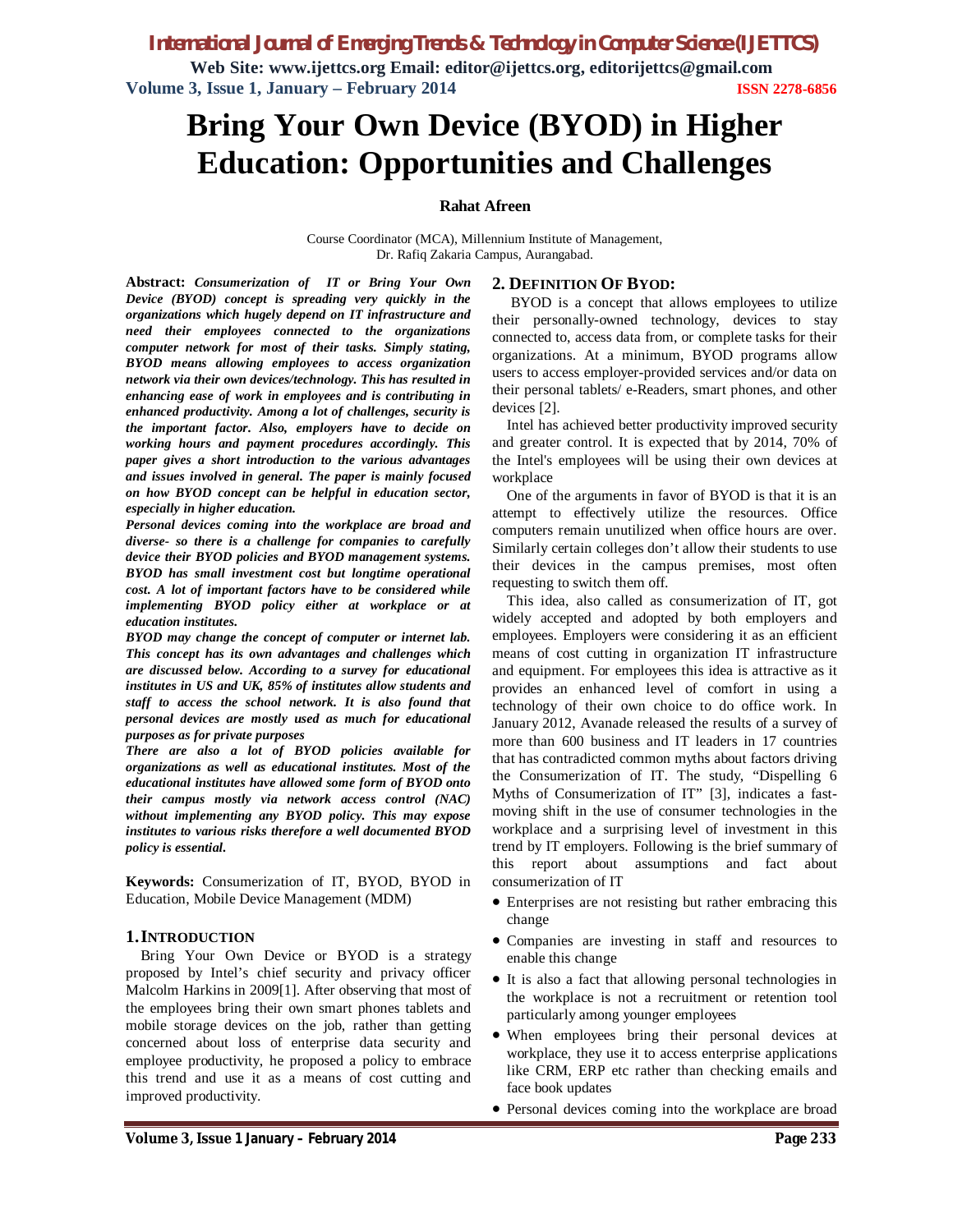## *International Journal of Emerging Trends & Technology in Computer Science (IJETTCS)* **Web Site: www.ijettcs.org Email: editor@ijettcs.org, editorijettcs@gmail.com Volume 3, Issue 1, January – February 2014 ISSN 2278-6856**

and diverse- so there is a challenge for companies to carefully device their BYOD policies and BYOD management systems.

 Finally and most importantly majority of companies have already encountered a security breach as a result of consumerization of IT

BYOD has small investment cost but longtime operational cost. The BYOD does not mean mere permission to employees to use their personal devices or technologies to access sensitive enterprise resources, it also means that employer should provide a proper infrastructure to incorporate efficient working and communication among various types of devices and technologies on enterprise IT infrastructure. There are a lot of issues needed to be resolved for this purpose. You must take care of various technical, legal, financial and other aspects. Following are some of them

First of all, it is a general observation that devices possessed by individuals are more up-to-date than the device owned by organization. They vary in type, technology and a lot of other factors depending on users own comfort in using a device. Accordingly organization's technical infrastructure must be sound enough to support this diversity.

Personal devices contain their own data like photos, videos, favorite books, data about the articles books and blogs they are working on etc. When connected to organization's server these data is accessible to employer. Privacy of such data must be maintained. Issues regarding loss of such personal data have to be addressed properly.

Loss of employer's sensitive data is also a critical issue. What if a worker sells out its device or leaves the organization or shares his/her device with relatives or friends.

Further, employer can track out employee's behavior, likes dislikes from the information stored on personal devices, locate his/her whereabouts using GPRS locator and such other apps. That can be used against employee.

Personal devices also have certain software and programs use of which may be not allowed within an organization. So, employees must be educated properly.

If employees are connected to organization's network via their personal devices, they can work from anywhere, even in holidays. Calculating working hours and payments become a difficult problem in such cases

Some employers consider costs and risks of employees getting hurt on the job. They may offer solutions in the form of insurance, safety training and other available alternatives. Repetitive stress injuries of deskbound employees can also be covered in this. What if such injuries occur to an employee while he/she is doing office work on his/her own device?

So, an organization adopting BYOD must have a sound BYOD policy. This is implemented using any suitable of Mobile Device Management (MDM) application. There are a lot of MDM policy providers in the market; AirWatch has emerged as a leader. MobileIron, Citrix, Good Technology are few others [4].

It is also essential that employers organize training sessions to properly educated employees regarding advantages and issues that can be faced by them while adopting for BYOD.

According to a global survey done by OVUM [5], percentage of BYOD acceptance for India is more than 80% and implementation of BYOD policy for India is around 40%. Where as in US, percentage of BYOD acceptance is 40% and implementation of BYOD policy is around 30%. This survey shows that lack of efficient BYOD policy is an issue everywhere. It is also interesting to note that India shows a higher percentage of acceptances for BYOD and BYOD policy implementation when compared with both growth and mature markets.

#### **3. BYOD IN EDUCATION:**

Although not as a specific concept but since almost one decade educational institutes are observing tendency of students and teachers to bring their laptops, smart phones and tablets as a resource for enhancing their learning experience.

According to Tom Murphy of Bradford Networks, "Education institutions have been at the forefront of the BYOD trend for years and in many ways provide a road map for enterprise organizations that are just starting to embrace freedom of device choice for their employees."[6**]**

Below is the global picture of mobile device ownership by students [7]

Primary and Middle School: Who has a cell phone? 3dGood **个个个个个个个个** 20% strGood 个个个个个个个个个 40% <sup>6th-8t</sup> 个个个个个个个 80%



**Figure 1** Percentage of mobile device owned by students and teenagers

According to a survey conducted by Educause, most college and university students (86%) own laptops as their primary computer device for academic purposes, but more students in 2012 than in previous years owned tablets (15%), smart phones (62%) and/or e-readers (12%)[8]. Another survey by Bradford Networks for educational institutes in US and UK [9] found that 85% of institutes allow students and staff to access the school network. This is higher in higher education (89%) and lower in K-12 (primary plus secondary education in the UK) where it is just 44%. It is also found that personal devices are mostly used as much for educational purposes as for private purposes: 78% said that the devices are used in their school systems "for personal use by teachers and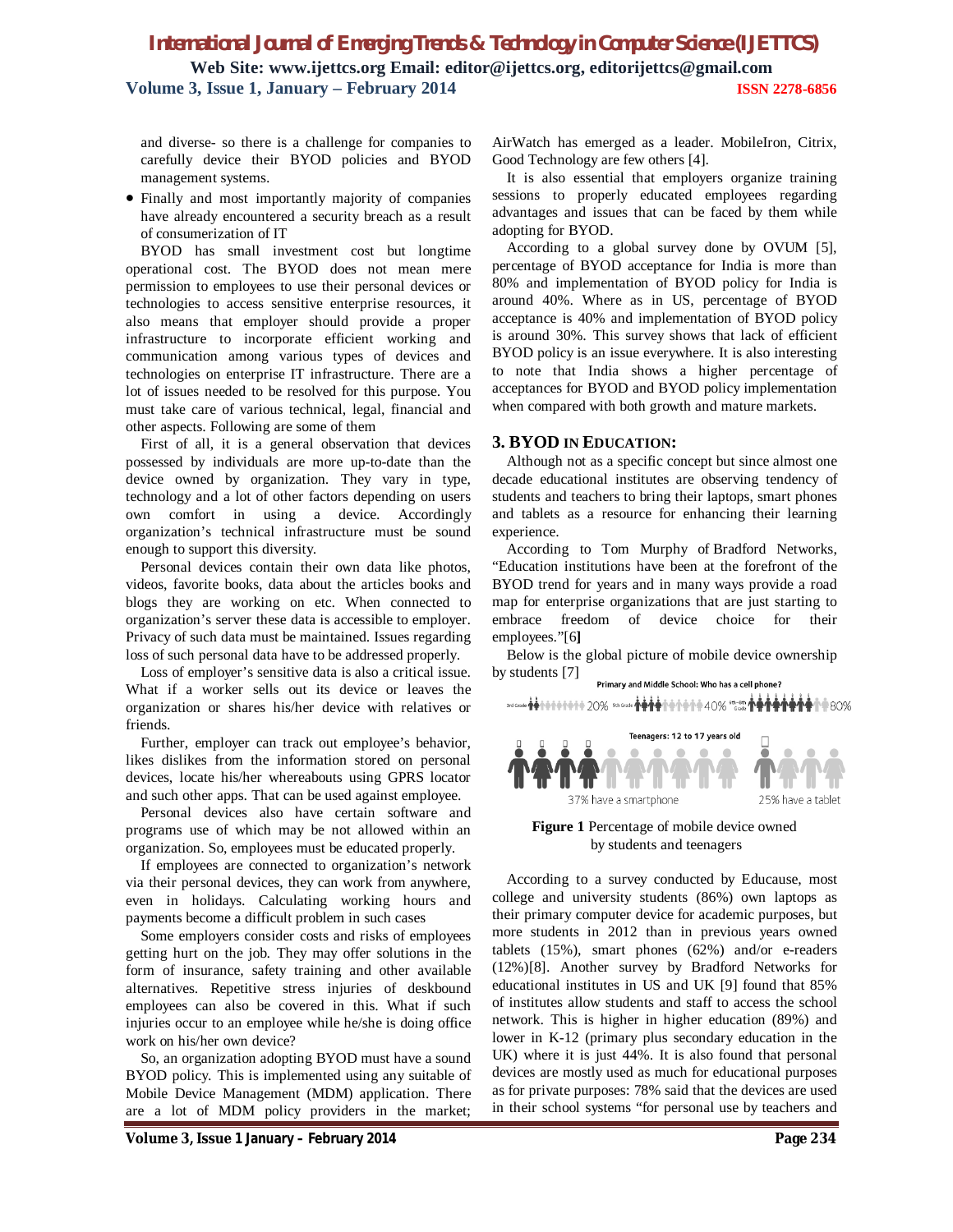# *International Journal of Emerging Trends & Technology in Computer Science (IJETTCS)* **Web Site: www.ijettcs.org Email: editor@ijettcs.org, editorijettcs@gmail.com Volume 3, Issue 1, January – February 2014 ISSN 2278-6856**

students," while 72% stated that students used the devices to complete class assignments. These surveys clearly reflect a wide acceptance of BYOD in education.

The reasons behind these levels of acceptance may be that the very purpose of any education is to provide knowledge which is achieved by providing more and more information about particular subject. Contrary to IT organizations, where data and information is sensitive in nature and may not be allowed to access from outside or by some unauthorized person.

Today internet is the major source where information is available in abundance on any subject in the form of eBooks, blogs, forums and a lot other web based resources. Institute may have subscription to e journal and e Libraries which again most of them provide for free to the students .With BYOD Students can access them from anywhere easily. Teachers can share their knowledge easily with students in or out of classrooms. This concept proves beneficial to the students with all types of understanding levels. Students with high IQ level can

achieve expertise in their subject of interest in relatively small period of time. Introvert students who hesitate to present their doubts in classroom can email or post their doubts either to his/her teacher or in any online forum.

Like for Industry, there are also a lot of BYOD policies available for educational institutes. These policies are provided by market leaders like CISCO and others which can be relied upon [10]. Also, there are a lot of education guidance providers who have chalked out guidelines on how to make an educational institute BYOD supported. Following is the layout provided by Weebly for schools. [11]

Most of the educational institutes have allowed some form of BYOD onto their campus mostly via network access control (NAC) without implementing any BYOD policy. This is very risky as institutes are exposing their networks to various threats like unauthorized access, attacks of malware and viruses from student devices connected to institute network, loss of data etc.

|                    | Action |                                                                                                                                                                                                                | Resource                                                                                                             |
|--------------------|--------|----------------------------------------------------------------------------------------------------------------------------------------------------------------------------------------------------------------|----------------------------------------------------------------------------------------------------------------------|
| REASEARCH          | Step 1 | Build a small BYOD research team.                                                                                                                                                                              | Colleagues who are interested                                                                                        |
|                    | Step 2 | Research what BYOD is, what it looks like in the<br>classroom and what the issues are.<br>How have others schools implemented it? What<br>were there challenges?<br>Which model of BYOD are schools using?     | DEC 2013 Literature Review<br>Internet research<br>Twitter #nswdecbyod or #BYOD or<br>#BYOT search                   |
| CONSULTATION       | Step 3 | Survey for attitudes/type and quantity of devices<br>Develop own survey instrument or use all or part<br>٠<br>of existing survey tools<br>Interpret the data<br>Clarify the next steps, if BYOD is going ahead | Survey to key stakeholders:<br>$\checkmark$ Staff<br><b>Students</b><br>parents/caregivers                           |
|                    | Step 4 | Hold a school staff meeting, P&C meeting,<br>٠<br>parent/caregiver/student forum after the surveys<br>have been analysed                                                                                       | Present findings and conclusions to date.                                                                            |
| POLICY DEVELOPMENT | Step 5 | Form a BYOD interest group                                                                                                                                                                                     | Representation from executive, staff.<br>parents/caregivers (P&C) and, if<br>appropriate, students (SRC for example) |
|                    | Step 6 | Develop a draft BYOD policy for the school                                                                                                                                                                     | <b>DEC 2013 Literature Review</b><br>Other school policy documents                                                   |
|                    | Step 7 | Circulate the draft school policy for comment by<br>٠<br>the school community                                                                                                                                  | Feedback form                                                                                                        |
|                    | Step 8 | Develop the final version of the policy                                                                                                                                                                        | <b>BYOD</b> interest group<br>Advice from feedback form                                                              |
|                    | Step 9 | Communicate the school's BYOD policy to the<br>school community                                                                                                                                                | <b>BYOD</b> policy document and<br>accompanying letter                                                               |

**FIGURE 2** A Byod Policy Guideline for Schools

Now as BYOD is emerging as an independent concept, it will become essential for educational institutes to understand what exactly is needed to be done when they decide to BYOD their network.

When cornered about younger generation, the very essential challenge will be concerned that institute resources should not be used for juvenile purpose. Access to various resources should abide by the national and international laws and regulating policies.